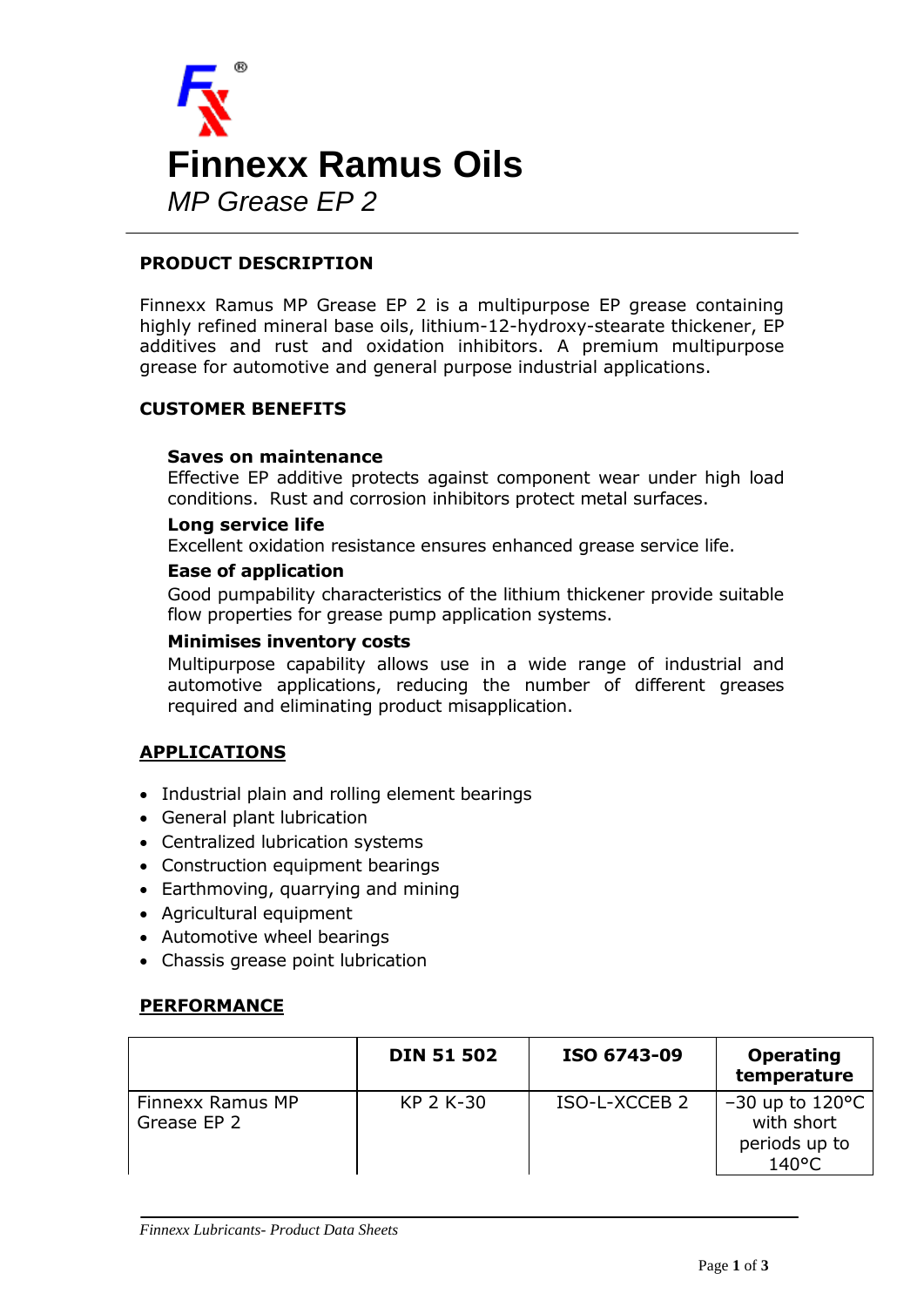

# **PRODUCT MAINTENANCE AND HANDLING**

Maintaining a clean work environment is critical when equipment greasing is performed. Grease fittings should be wiped clean prior to grease injection to prevent contaminants from entering the equipment. Bearing housings should be maintained one-third to one-half full of grease. Overgreasing should be avoided as excessive heat buildup can result. Periodic relubrication via grease gun or centralized system should be supplemented by complete cleaning and packing with fresh grease on an appropriate schedule.

Old grease should be flushed as much as possible out of the system before applying new grease in order to avoid compatibility problems.

| Characteristic                                               | Test methods      |                  |
|--------------------------------------------------------------|-------------------|------------------|
| NLGI grade                                                   | <b>DIN 51 818</b> | 2                |
| Color                                                        | Visual            | brown            |
| Texture                                                      |                   | Smooth & buttery |
| Soap Type                                                    |                   | Lithium          |
| Thickener, wt%                                               |                   | 7.5              |
| Base oil type                                                |                   | Mineral          |
| Base oil viscosity at<br>$40^{\circ}$ C, mm <sup>2</sup> /s  | <b>ASTM D445</b>  | 195              |
| Base oil viscosity at<br>$100^{\circ}$ C, mm <sup>2</sup> /s | <b>ASTM D445</b>  | 18.2             |
| Penetration worked,<br>60x, mm/10                            | ISO 2137          | 280              |
| Dropping point, °C                                           | ISO 2176          | >180             |
| Four Ball Weld point,<br>kgf                                 | <b>ASTM D2596</b> | 250              |
| Four Ball Wear, Scar<br>diameter, mm                         | <b>ASTM D2266</b> | 0.42             |
| Emcor corrosion test<br>distilled water                      | <b>DIN 51 802</b> | pass             |
| Copper corrosion<br>24h/100°C                                | <b>DIN 51 811</b> | 1B               |
| Timken, OK Load, kg                                          | <b>ASTM D2509</b> | 18               |

# **TYPICAL TEST DATA**

Values are typical of production but will be subject to variation.